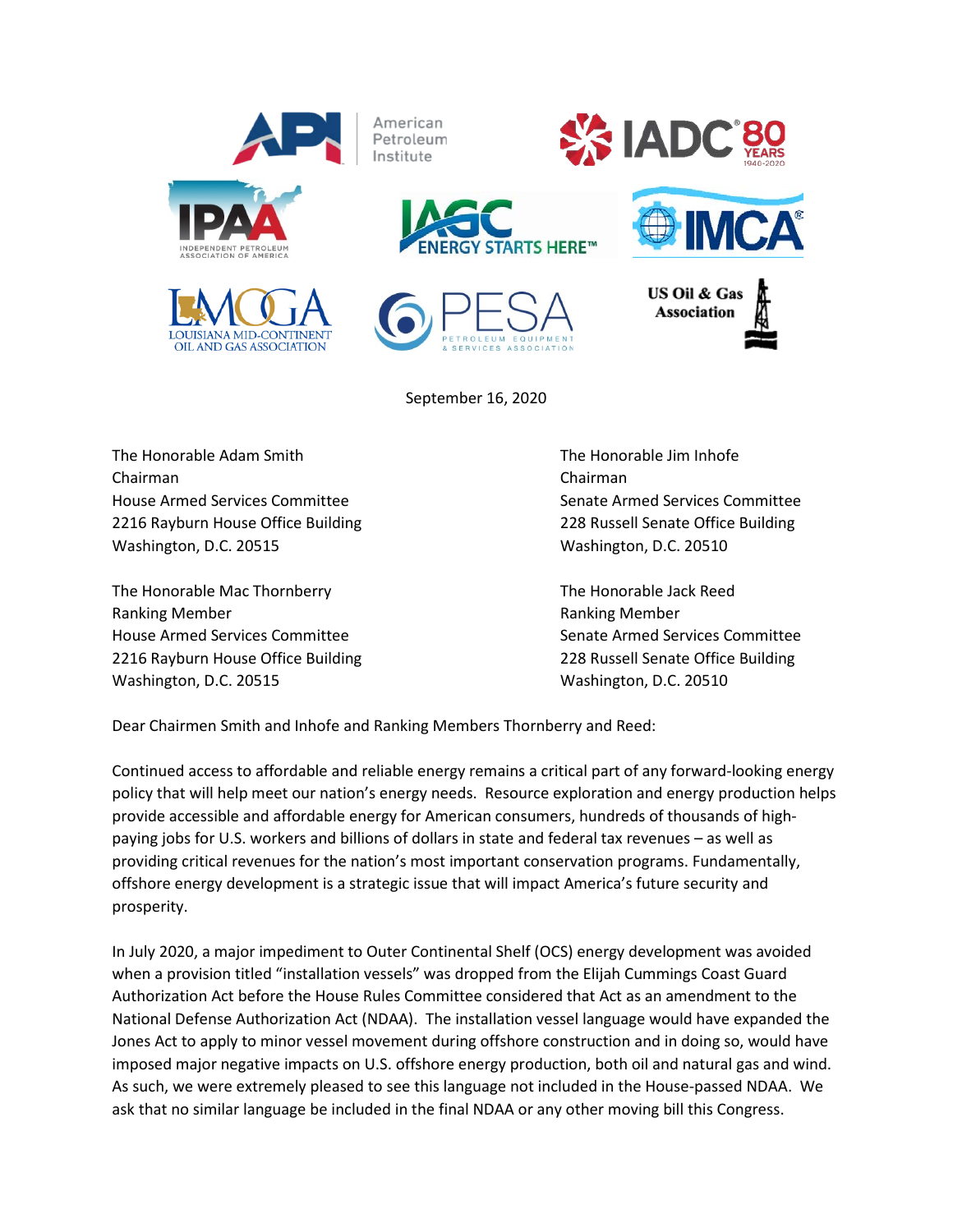The Jones Act regulates *transportation* of merchandise by vessels. The U.S. offshore energy industry is committed to using and uses Jones Act vessels for the transportation of materials offshore, which encompasses the vast majority of the vessel utilization required in support of offshore activities. As you know, the U.S. Customs and Border Protection (CBP) interprets the Jones Act. For decades, CBP has correctly interpreted and applied the Jones Act to the offshore oil and natural gas industry to allow operators to use foreign or domestic vessels for *construction* activities. In 2019, CBP, after an exhaustive analysis, formalized this application of the Jones Act, removing any doubt that Jones Act qualified vessels are required for the *transportation* of merchandise offshore, while continuing to allow foreign vessels to conduct offshore *construction* operations (which necessarily involve minor vessel movements).

The proposed installation vessel language would have expanded the Jones Act in an unprecedented manner, notwithstanding its mischaracterization as a simple waiver system. Expanding the Jones Act beyond its original intent would permanently and irreparably damage future investments in the offshore energy industry. Specifically, the waiver system introduces significant business uncertainty into the development of offshore energy projects. The industry depends on predictability and certainty to sanction multi-billion-dollar projects with the assurance that it will be able to use the equipment necessary to complete the projects on schedule, as well as complete those projects already underway. Industry relies on assurance – often 5-7 years in advance – that it can procure and install its equipment and facilities and timely meet the unique requirements of given offshore projects. Jones Act waivers are notoriously difficult to obtain and are historically controversial – with multiple entry points for objection or challenge, severe bureaucratic delay, and overly broad agency discretion and conditions before any granting is possible. If final investment decisions on billion-plus dollar projects must be made on the hope that a waiver might be issued years after application, investment in the U.S. offshore will be impeded.

Further, and equally concerning, this language would introduce safety risks that are unacceptable to offshore operators, for whom safely drilling offshore wells and constructing production platforms is a core principle. Specifically, it would make the Department of Transportation (DOT) responsible for determining whether the waiver system becomes applicable and whether a given U.S. vessel is suitable for offshore energy construction activities. The offshore energy industry is unwilling to cede a decision on what vessels are acceptably safe, especially to an agency that lacks the specialized expertise like the DOT, because industry is accountable for safely executing these complex, difficult, and sensitive operations.

The benefits of offshore energy production are not limited to the hundreds of thousands of direct and indirect jobs it creates, the improved global posture the U.S. enjoys as an energy superpower, or the billions in leasing and royalty revenue generated for the Federal Treasury and state and local governments. Offshore oil and natural gas revenues also provide the vast majority of funds for the Land and Water Conservation Fund (LWCF), which enjoys overwhelming bipartisan support in the House and Senate. The recent House and Senate passage of the Great American Outdoors Act, which permanently funds the LWCF, demonstrates Congressional support for long-term offshore oil and natural gas development, which will be needed to ensure the LWCF program endures for generations to come. The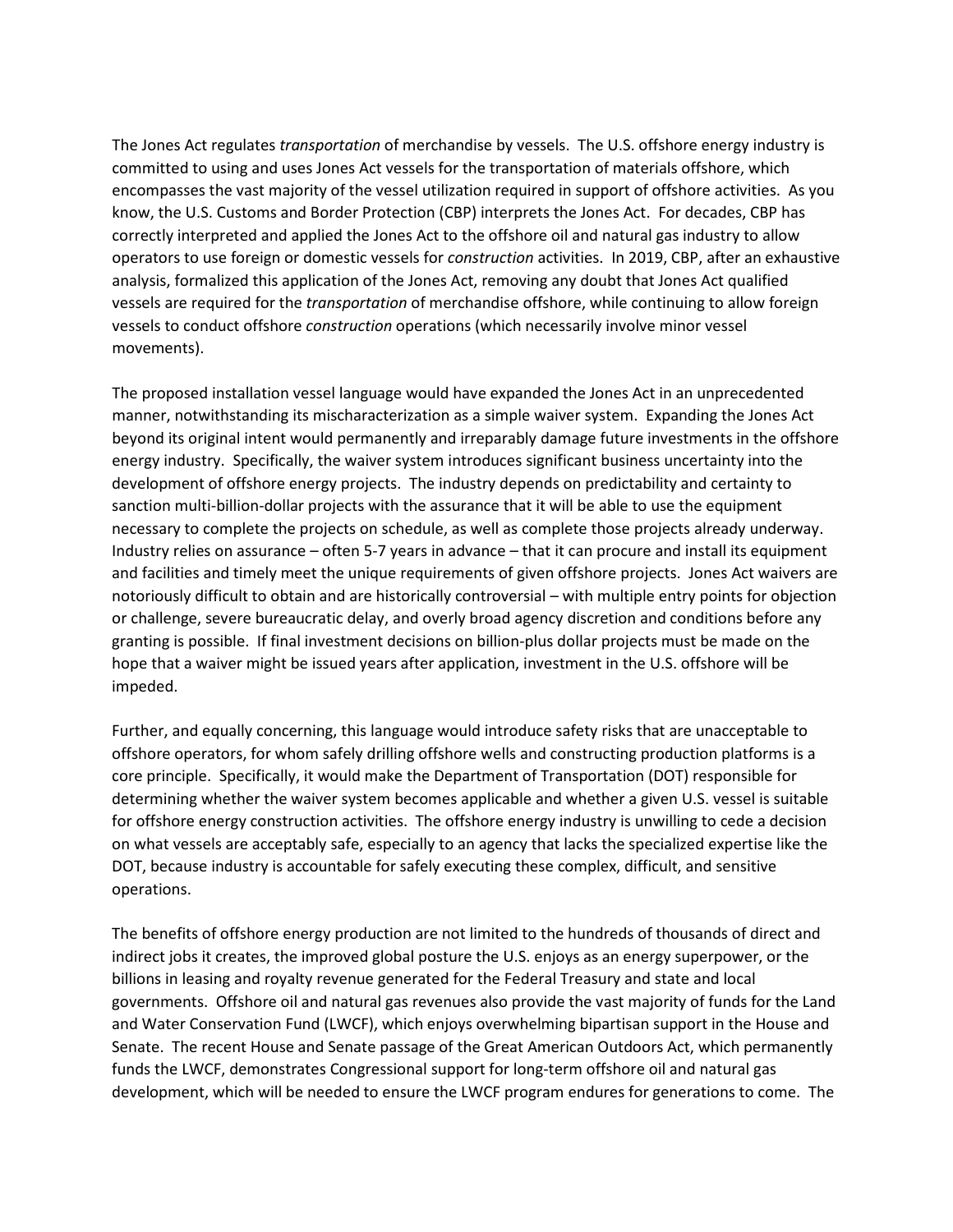installation vessel language or similar requirements would not only curb new and current investment in the U.S. OCS but would also harm the future funding of the LWCF.

For the above reasons, the language would necessarily lead to significant delays in offshore exploration and development projects, a reduction in investment, and ripple effects on an already strained U.S. economy. The U.S. presently enjoys a competitive advantage in its competition for oil and natural gas investment (e.g., with Mexico, Brazil, Guyana) because of the consistency and predictability of its offshore regulatory regime. Expanding the Jones Act through a cumbersome and unprecedented waiver process would create vast uncertainty and inconsistency, diminishing that advantage. Last year, a Calash report projected the following negative impacts from the installation vessel language:

- o An immediate loss of over 20,000 jobs supported in 2020
- o An average reduction in employment of nearly 100,000 jobs from 2020 to 2040
- o A loss of around \$22 billion of government revenue from 2020 to 2040
- o A loss of around \$154 billion of GDP from 2020 to 2040
- o Decreased spending of \$7.1 billion a year on offshore operations in the Gulf of Mexico
- o Decreased production of around 560,000 barrels of oil equivalent per day
- o A loss of over \$390 million in revenue sharing to the Gulf Coast states from 2020 to 2040

These projections are likely very conservative, especially considering that they were developed prior to the global pandemic and additional challenges that the offshore energy industry now faces.

The installation vessel language that was dropped from the NDAA amendment, or any similar language, is an expansion of the Jones Act that will hurt investment in wind and oil and natural gas projects. For these reasons, it is our necessary and considered position to strongly oppose Jones Act expansion via the installation vessel language. We respectfully reiterate the request that no similar language is included in a final NDAA or any other legislation.

Sincerely,

 $\overline{\phantom{a}}$   $\overline{\phantom{a}}$ 

En Juland

Lem Smith, API **Jason McFarland, IADC** Jason McFarland, IADC

Daniel Naatz, IPAA Dustin Van Liew, IAGC